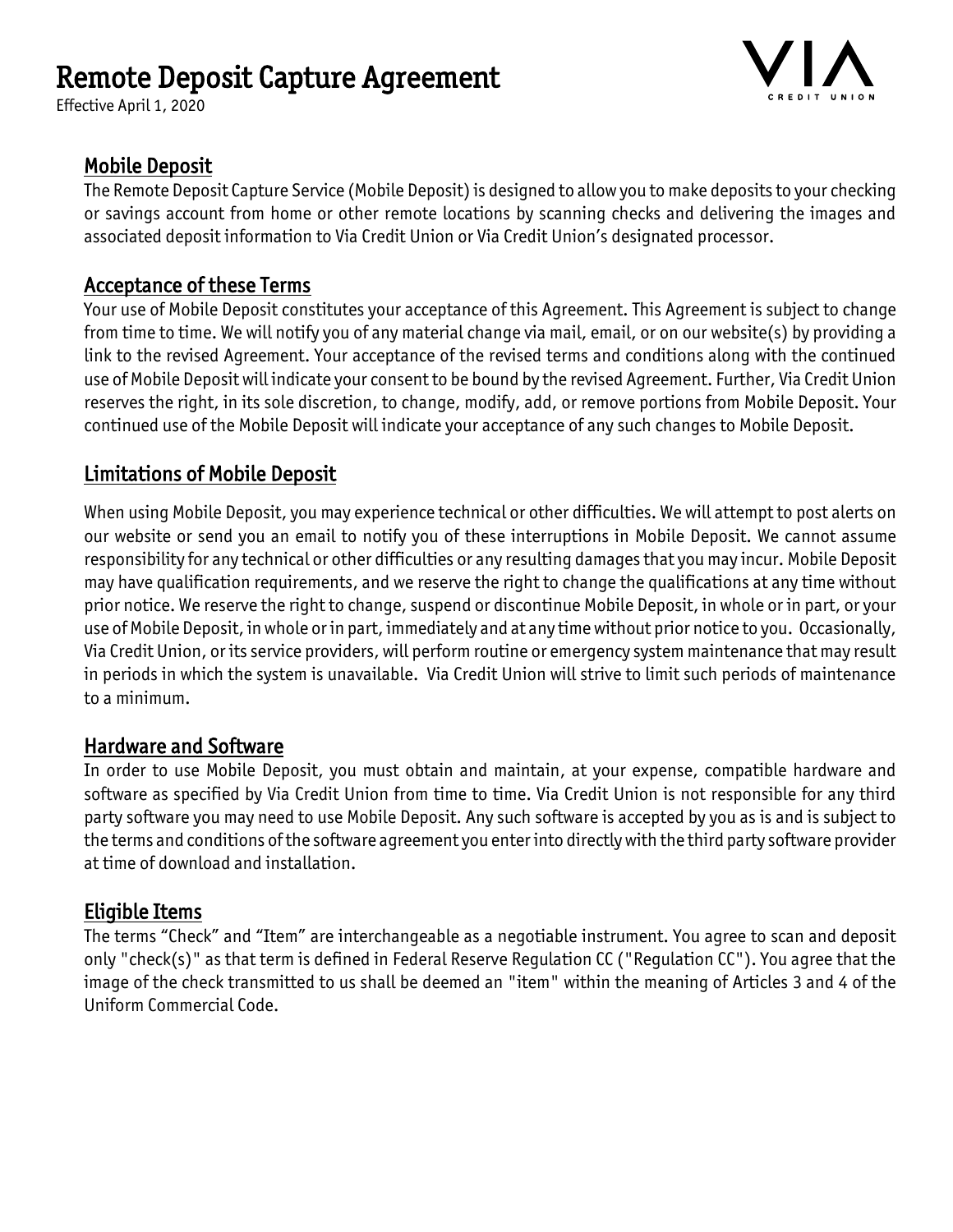## Unacceptable Items for Deposit

You agree that you will not use Mobile Deposit to scan and deposit the following items:

- Any check drawn on your personal account in which the deposit is being made;
- Any check that is made payable to another party and then endorsed to you by such party;
- Any check that appears to contain altered information;
- Any check payable jointly, unless deposited into an account in the name of all payees;
- Any check previously converted to a substitute check, as defined in Reg. CC;
- Any check drawn on a financial institution located outside the United States or is written in an amount in non U.S. currency;
- Any check that is a remotely created check, as defined in Reg. CC;
- Any check dated more than 6 months prior to the date of deposit;
- Any check with "non-negotiable," "void," or other word or phrase indicating that the check is not valid (whether stamped in print or as a watermark);
- Any check that is incomplete;
- Any check that has been re-deposited or returned such as "non-sufficient funds" or refer-to-maker" or returned for any other reason;
- Any check that has previously been negotiated or deposited into any account at Via Credit Union or any other financial institution;
- Any check that has previously been submitted for deposit and subsequently rejected by us;
- Any check on which a stop payment order has been issued or for which there are insufficient funds;
- Money Orders;
- Traveler's Checks:
- Insurance drafts;
- Credit card cash advance checks; and
- Savings Bonds.

Deposits of this nature will result in the termination of Mobile Deposit and an immediate reversal of the credit to your Account. A reversal means the amount of the item(s) deposited will be removed from your Account and will reduce your Account balance. The reversal may also result in a negative balance in your Account.

## Check Requirements

Any image of a check must accurately and legibly provide all the information on the front and back of the check. Prior to scanning the original check, you must restrictively endorse the back of the check with "For ViaCU Mobile Deposit", and your signature. You agree to follow any and all other procedures and instructions for use of Mobile Deposit as Via Credit Union may establish from time to time. The scanned image of the check transmitted to us must accurately and legibly provide, among other things, the following information: (1) your endorsement; (2) the information identifying the drawer and the paying bank that is preprinted on the check, including complete and accurate MICR information and signatures; and (3) other information placed on the check prior to the time an image of the check is captured, such as any required identification written on the front of the check and any endorsements applied to the back of the check. The image quality for the check will meet the standards for image quality established by the American National Standards Institute ("ANSI"), the Board of Governors of the Federal Reserve Board, and any other regulatory agency, clearinghouse or association.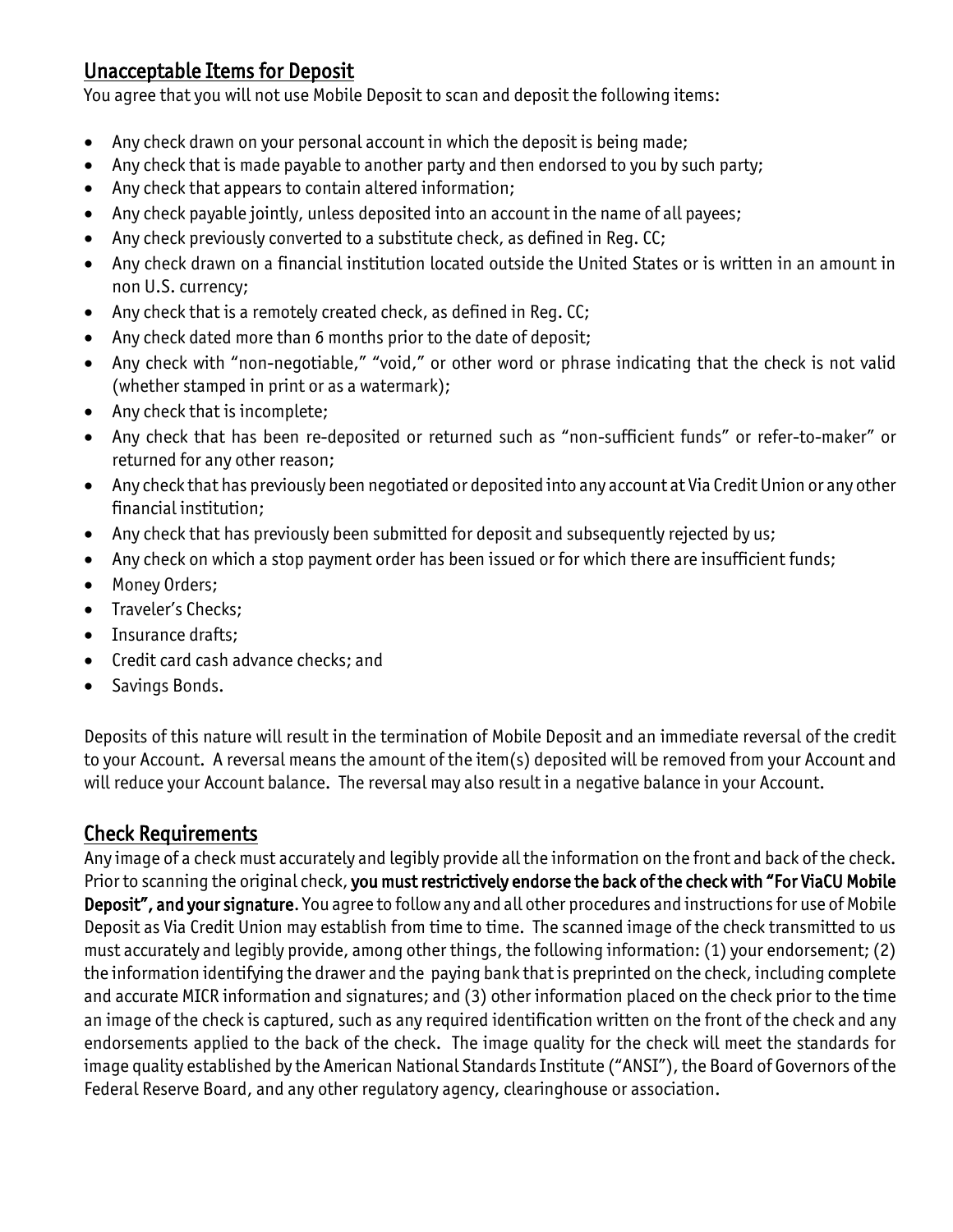## Receipt of Checks

We reserve the right to reject any check or item transmitted through Mobile Deposit at our discretion, without liability to you. We are not responsible for checks or items we do not receive or for images that are dropped during transmission. An image of an item shall be deemed received when you receive a confirmation from Via Credit Union that we have received the image. Receipt of such confirmation does not mean that the transmission was error free, complete or will be considered a deposit and credited to your Account. We reserve the right to charge back to your Account, at any time, any item that we subsequently determine was not an eligible item. You agree that Via Credit Union is not liable for any loss, costs, or fees you may incur as a result of our chargeback of an ineligible check or item.

#### Deposited Items Returned Unpaid

In the event that a check or item that you transmit to us for remote deposit for credit to your Account is dishonored, rejected, or returned for any reason, you authorize us to debit the amount of the check or item from your Account, or offset the amount from any of your other accounts, and assess appropriate fees per the Via Credit Union fee schedule. You understand that returned deposit activity may result in cancellation of your Mobile Deposit privileges.

## Business Day and Availability of Funds

Our Mobile Deposit business days are Monday through Friday, excluding holidays, until 4:00 p.m. Eastern Time. In general, if an image of an item you transmit through Mobile Deposit is received and accepted before 4:00 p.m. Eastern Time on a business day that we are open, we consider that day to be the day of your deposit. Otherwise, we will consider that the deposit was made on the next business day we are open. You agree that items transmitted using Mobile Deposit are not subject to the funds availability requirements of Regulation CC of the Federal Reserve. You also agree that the items are not subject to the dispute resolution process or requirements established under the Electronic Funds Transfer Act or Regulation E. We will make funds available for checks and items received, accepted, and successfully processed through Mobile Deposit according to our Funds Availability Policy Disclosure.

#### Member Service and Support

General questions related to the operation or use of Mobile Deposit is available during the days and hours as published in our web site. Members may also email Via Credit Union for assistance a[t viacu@viacu.org.](mailto:viacu@viacu.org)

#### Fees

Via Credit Union may impose fees for Mobile Deposit. Applicable fees are disclosed in Via Credit Union's Fee Schedule. You are responsible for paying the fees for use of Mobile Deposit. Via Credit Union may change the fees for Mobile Deposit at any time. You authorize Via Credit Union to deduct any such fees from any account in your name.

#### Longer Delays May Apply

You understand that funds deposited via Mobile Deposit, while generally available by the second business day after we receive and approve them, may be delayed for a longer period. We will notify you if availability of funds are delayed and will tell you when the funds will be available.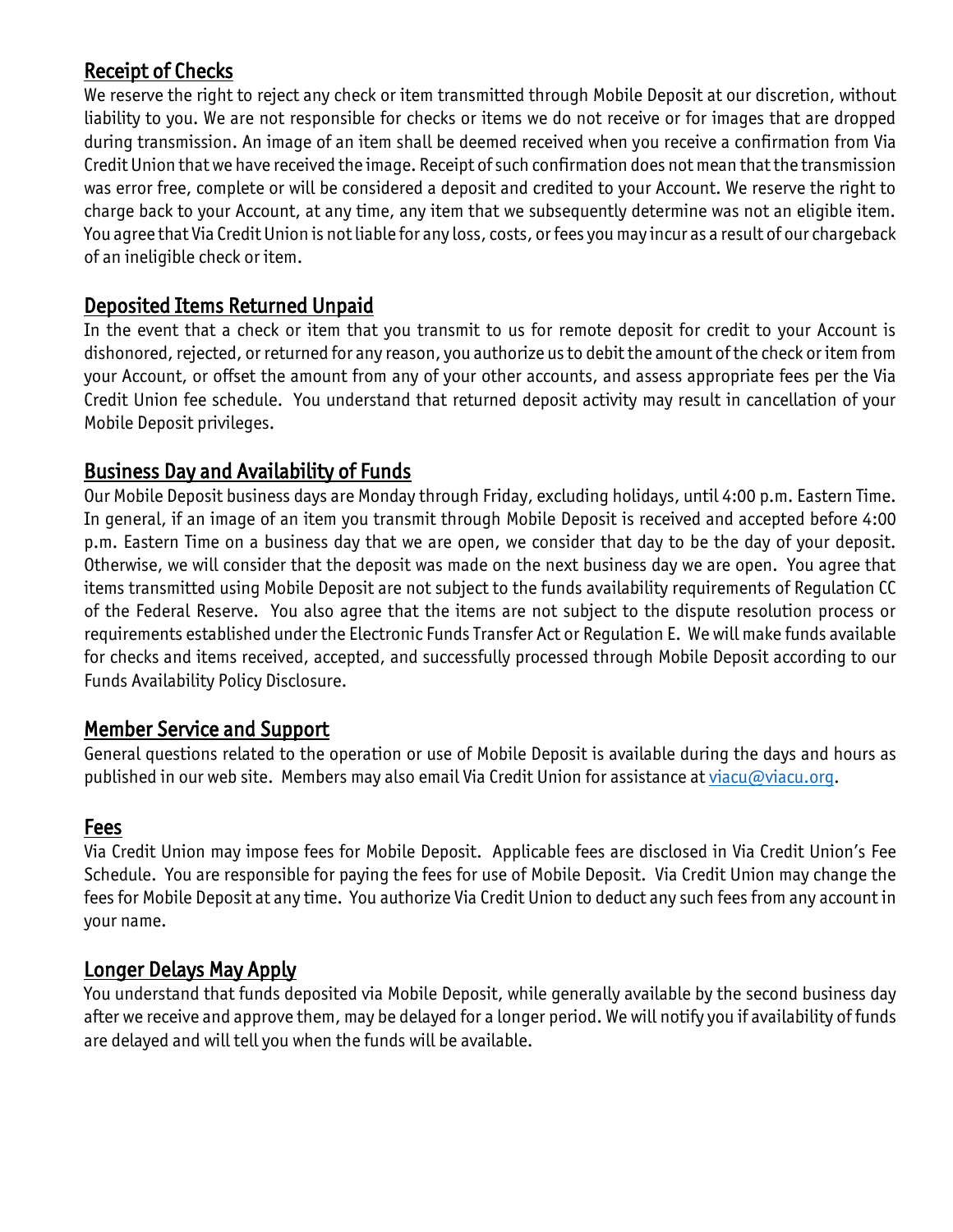## Disposal of Transmitted Items

Upon your receipt of a confirmation from Via Credit Union that we have received an image that you have transmitted, you agree to retain the check for at least 60 days from the date of the image transmission. After 60 days, you agree to destroy the check that you transmitted as an image, mark it "VOID" or otherwise commercially render it incapable of further transmission, deposit, or presentment. During the time the retained check is available, you agree to promptly provide it to Via Credit Union upon request.

## Changes to Contact Information

You agree to notify us immediately of any changes to your contact information, including your email address, residential and/or mailing address, and telephone number(s), so that all your records at Via Credit Union can be updated accordingly. You authorize us to send information and inquiries to the email address on your Account.

## Deposit Limits

We reserve the right to impose limits on the dollar amount and/or number of items or deposits that you transmit using Mobile Deposit and to modify such limits from time to time. Your limit will be displayed on screen at the time of deposit.

#### Errors and Disputes

You agree to notify Via Credit Union of any suspected errors regarding items deposited through Mobile Deposit promptly, and in no event later than 60 days after the account statement is sent. Unless you notify Via Credit Union within 60 days, such statement regarding all deposits made through Mobile Deposit shall be deemed correct, and you are prohibited from bringing a claim against Via Credit Union for any alleged error.

#### Accountholder Warranties

You make the following warranties and representations with respect to your use of Mobile Deposit and each image of an original check you transmit to us using Mobile Deposit:

- Each image of a check transmitted to us is a true and accurate rendition of the front and back of the original check, without alterations;
- The amount, payee, signature(s), and endorsement(s) on the original check are legible, genuine, and accurate;
- Each check that you submit to us for deposit will not be resubmitted in any format to us or to any other financial institution for payment and will not cause the same drawer's account to be debited twice;
- Other than the digital image of an original check that you remotely deposit through Mobile Deposit, there are no other duplicate images of the original check;
- Each original check was authorized by the drawer in the amount stated on the original check and to the payee stated on the original check;
- You have not knowingly failed to communicate any material information to us;
- You will retain possession of each original check deposited using Mobile Deposit for the required retention period and neither you nor any other party will submit the original for payment;
- You will not use Mobile Deposit for any illegal transactions;
- Files and images transmitted to us will contain no viruses, malware or any other disabling features that may have an adverse impact on our network, data, or related systems.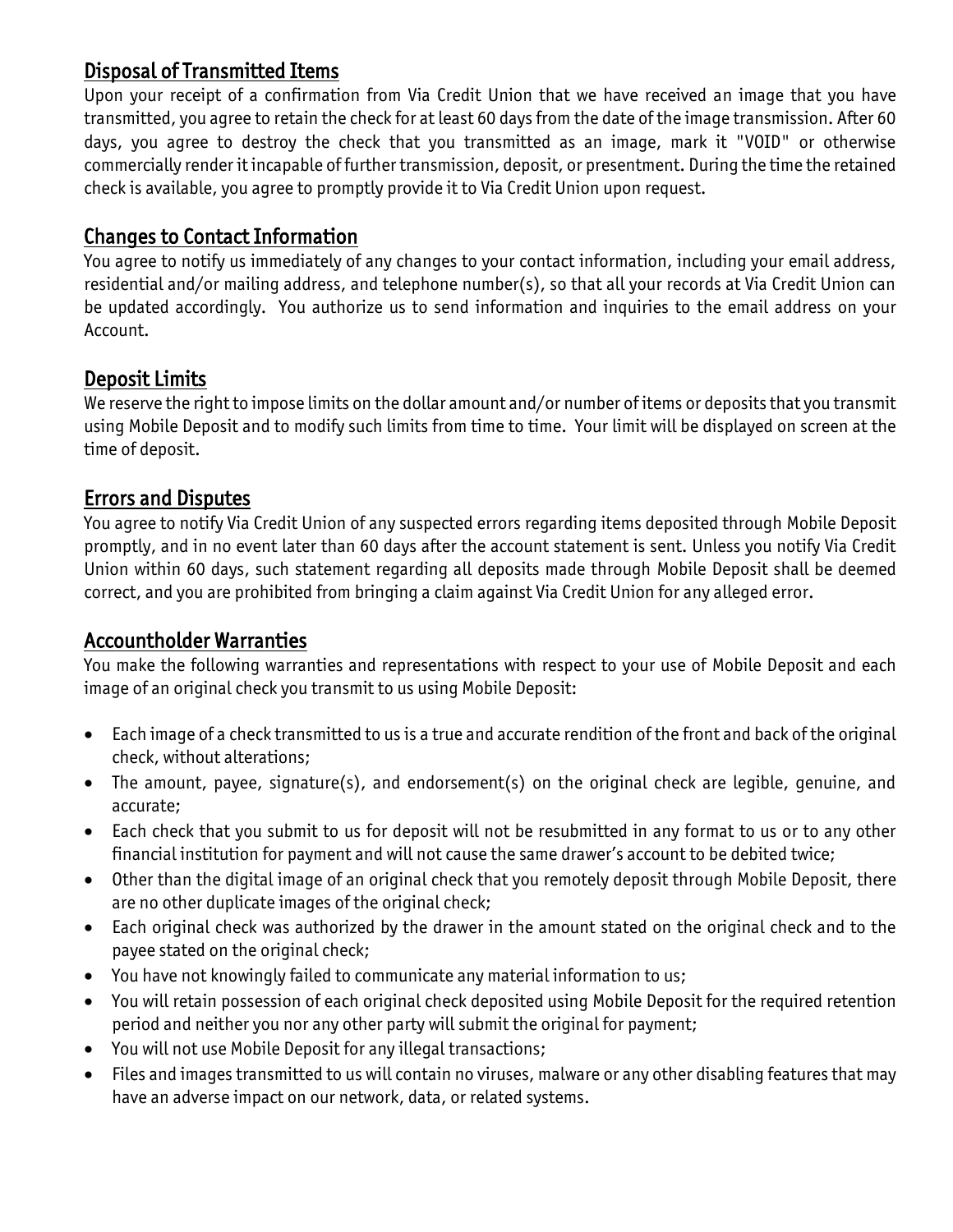## Accountholder Indemnification Obligation

You understand and agree that you indemnify us and hold us harmless against any and all claims, actions, damages, liabilities, costs, and expenses, including reasonable attorney's fees and expenses, arising from your use of Mobile Deposit and or breach of this Agreement. You understand and agree that this indemnification shall survive the termination of this Agreement.

## Termination of Mobile Deposit

You may terminate Mobile Deposit provided for in this Agreement by contacting us in writing, via email, or by calling us at (765) 674-6631. We may terminate your use of Mobile Deposit at any time without notice. In the event of termination of Mobile Deposit, you will remain liable for all transactions performed on your account.

## Relationship to Other Disclosures

The information in this Agreement applies only to Mobile Deposit described herein. Provisions in other disclosure documents as may be revised from time to time remain effective for all other aspects of your Account.

## Enforceability

We may waive enforcement of any provision of this Agreement. No waiver of a breach of this Agreement shall constitute a waiver of any prior or subsequent breach of the Agreement. Any such waiver shall not affect our rights with respect to any other transaction or to modify the terms of this Agreement. In the event that any provision of this Agreement shall be deemed to be invalid, illegal, or unenforceable to any extent, the remainder of the Agreement shall not be impaired or otherwise affected and shall continue to be valid and enforceable to the fullest extent permitted by law.

## Governing Law

You understand and agree that this Agreement, the disclosures set forth herein and all questions relating to its validity, interpretation, performance, and enforcement shall be governed by and construed in accordance with the internal laws of the State of Indiana, notwithstanding any conflict-of-laws doctrines of such state or other jurisdiction to the contrary. You also agree to submit to the personal jurisdiction of the Circuit or Superior Courts of Grant County, Indiana. Further, you agree to abide by any applicable rules, laws, or regulations as they pertain to payment systems.

# **Definitions**

As used in this Agreement, the following words have the meanings given below:

Check (as defined in Requlation CC) means:

- A negotiable demand draft drawn on or payable through or at an office of a financial institution;
- A negotiable demand draft drawn on a Federal Reserve Bank or a Federal Home Loan Bank;
- A negotiable demand draft drawn on the Treasury of the United States;
- A demand draft drawn on a state government or unit of general local government that is not payable through or at a financial institution;
- A United States Postal Service money order; or
- A traveler's check drawn on or payable through or at a financial institution.
- The term check includes an original check and a substitute check.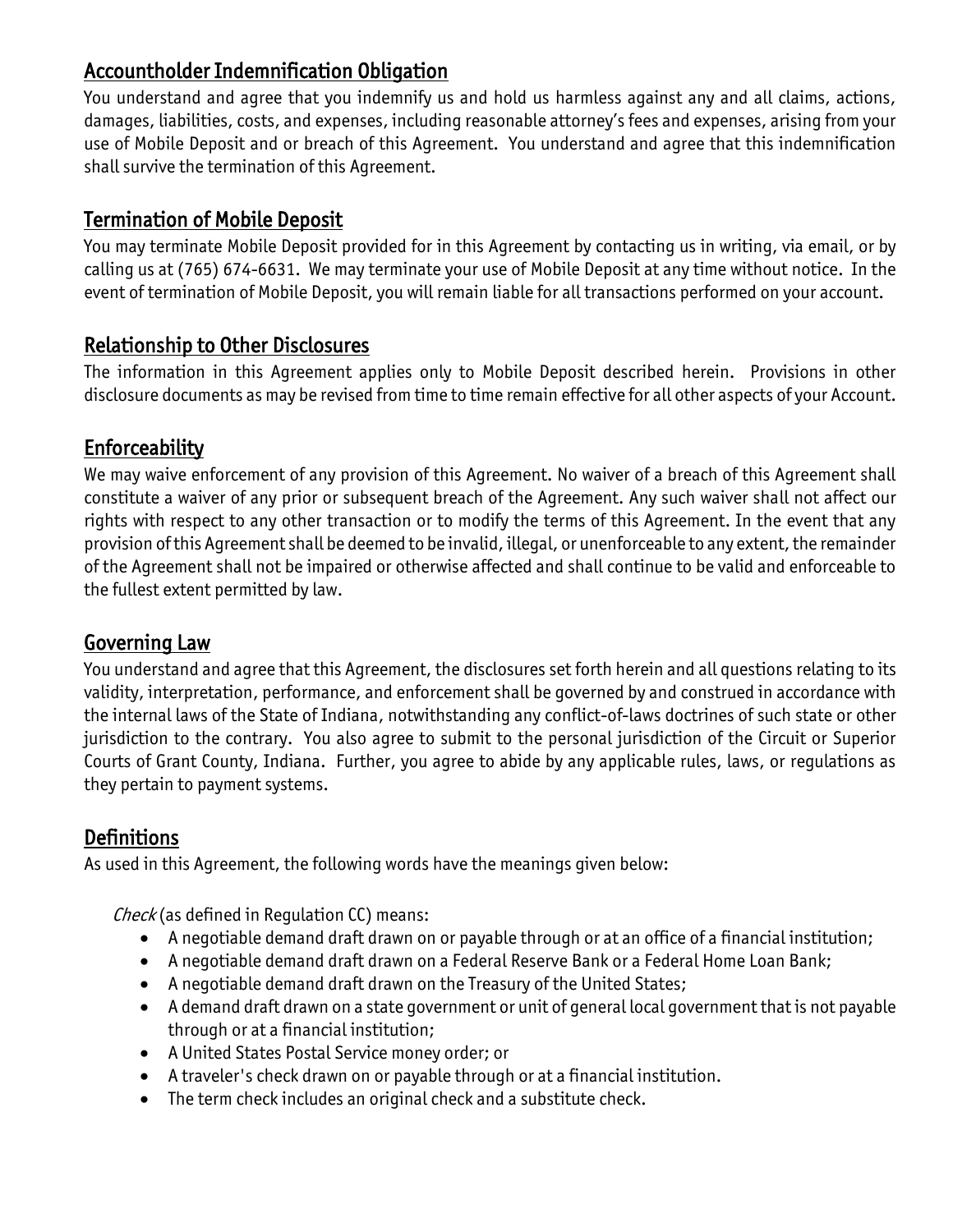NOTE: The term *check* does not include a noncash item or an item payable in a medium other than United States money. A draft may be a *check* even though it is described on its face by another term, such as money order. For purposes of this Agreement, the term check also includes a demand draft of the type described above that is nonnegotiable.

Item (as defined in Article 4 of the Uniform Commercial Code) means an instrument or a promise or order to pay money handled by a [bank](http://www.law.cornell.edu/ucc/4/4-105#Bank) for collection or payment.

Remotely Created Check (as defined in Regulation CC) means a check that is not created by the paying bank and that does not bear a signature applied, or purported to be applied, by the person on whose account the check is drawn.

Substitute Check (as defined in Regulation CC) means a paper reproduction of an original check that—

- Contains an image of the front and back of the original check;
- Bears a MICR line that, except as provided under ANS X9.100-140 (unless the Board by rule or order determines that a different standard applies), contains all the information appearing on the MICR line of the original check at the time that the original check was issued and any additional information that was encoded on the original check's MICR line before an image of the original check was captured;
- Conforms in paper stock, dimension, and otherwise with ANS X9.100-140 (unless the Board by rule or order determines that a different standard applies); and
- Is suitable for automated processing in the same manner as the original check.

You represent and agree to the following by enrolling for ViaMobile or by using the included services:

- Account Ownership/Accurate Information. You represent that you are the legal owner of the accounts and other financial information which may be accessed via ViaMobile. You represent and agree that all information you provide to us in connection with ViaMobile is accurate, current and complete, and that you have the right to provide such information to us for the purpose of using ViaMobile. You agree not to misrepresent your identity or your account information. You agree to keep your account information up to date and accurate. You represent that you are an authorized user of the Device you will use to access ViaMobile.
- User Security. You agree to take every precaution to ensure the safety, security and integrity of your account and transactions when using ViaMobile. You agree not to leave your Device unattended while logged into ViaMobile and to log off immediately at the completion of each access by you. You agree not to provide your username, password or other access information to any unauthorized person. If you permit other persons to use your Device, login information, or other means to access ViaMobile, you are responsible for any transactions they authorize and we will not be liable for any damages resulting to you. You agree not to use any personally identifiable information when creating shortcuts to your Account.
- User Conduct: you agree not to use ViaMobile or the content or information delivered through ViaMobile in any way that would: (a) infringe any third-party copyright, patent, trademark, trade secret or other proprietary rights or rights of privacy, including any rights in the Software; (b) be fraudulent or involve the sale of counterfeit or stolen items, including, but not limited to, use of ViaMobile to impersonate another person or entity; (c) violate any law, statute, ordinance or regulation (including, but not limited to, those governing export control, consumer protection, unfair competition, anti-discrimination or false